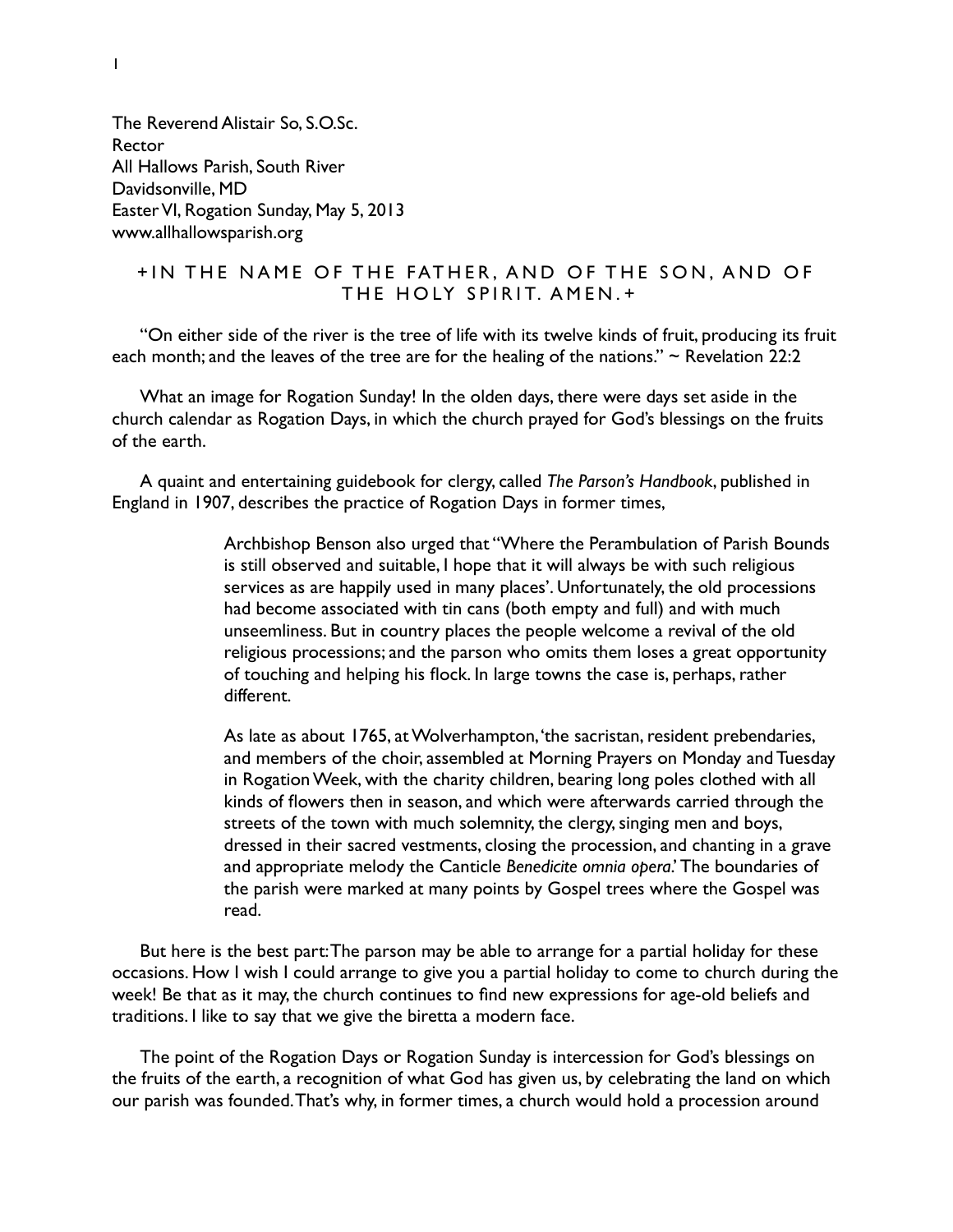the Parish boundary - the Perambulation of Parish Bounds - to remind us of what God has endowed us with. The theological basis for such processions is truly incarnational. This is because we, as Christians, believe that God has taken a deep interest in us by becoming one of us in Jesus Christ. In Jesus Christ, the creation that had fallen at the Garden of Eden is given a new chance, a renewed call to repent and return to the Lord. Creation care, therefore, has entered into the Christian vocabulary because of God's taking on our human flesh in Jesus Christ. Therefore, to be good stewards of creation is a duty of being born again in Jesus Christ by water and the Spirit.

So, Rogation Sunday is not only a time when we pray for God's blessings on the fruits of the earth, but also a time for us to renew our commitment to be co-caretakers, if you will, cosustainers of creation with the Creator.

This past week, I had the privilege and opportunity to attend a special dinner reception at the Swedish Embassy in Washington, DC, following a ecumenical conference called,

## *Sustaining hope in the face of climate change*

It was a joint effort by the Episcopal Church, the Church of Sweden, and the Evangelical Lutheran Church in America. The leaders of the three churches issued a joint statement at the conference, in which there was a confession stating the role of the church vis-a-vis the challenges facing God's creation in our time and place.

"Accordingly, we confess our own role in the crisis facing our world:

We confess that, even as God has entrusted the care of the world to human hands, we have treated this sacred trust as a license to consume rather than build up, to reap rather than to sow.

We confess that we have placed the interests of our own comfort and lifestyle before the good of creation and the wellbeing of others, particularly the most vulnerable among us.

We confess our own indifference to the wellbeing of the countless future generations who will bear the brunt of the choices we make today.

For these things and all else we have done to contribute to the desecration of the world God so loves, we repent and ask forgiveness At the same time, we draw hope – and a grounding for amendment of our own lives – in the growing body of evidence that a transition to a lowcarbon society is both feasible and economical, and may help foster a good life. We commit to being the voice that challenges our communities to action: in the global community, in our own political contexts, and in our daily lives.

We commit to being the voice and hands that will witness to the Gospel of Jesus Christ and build the moral and political will that prompts action from our elected leaders. As international churches with congregations in many nations, we can and will use our global networks to